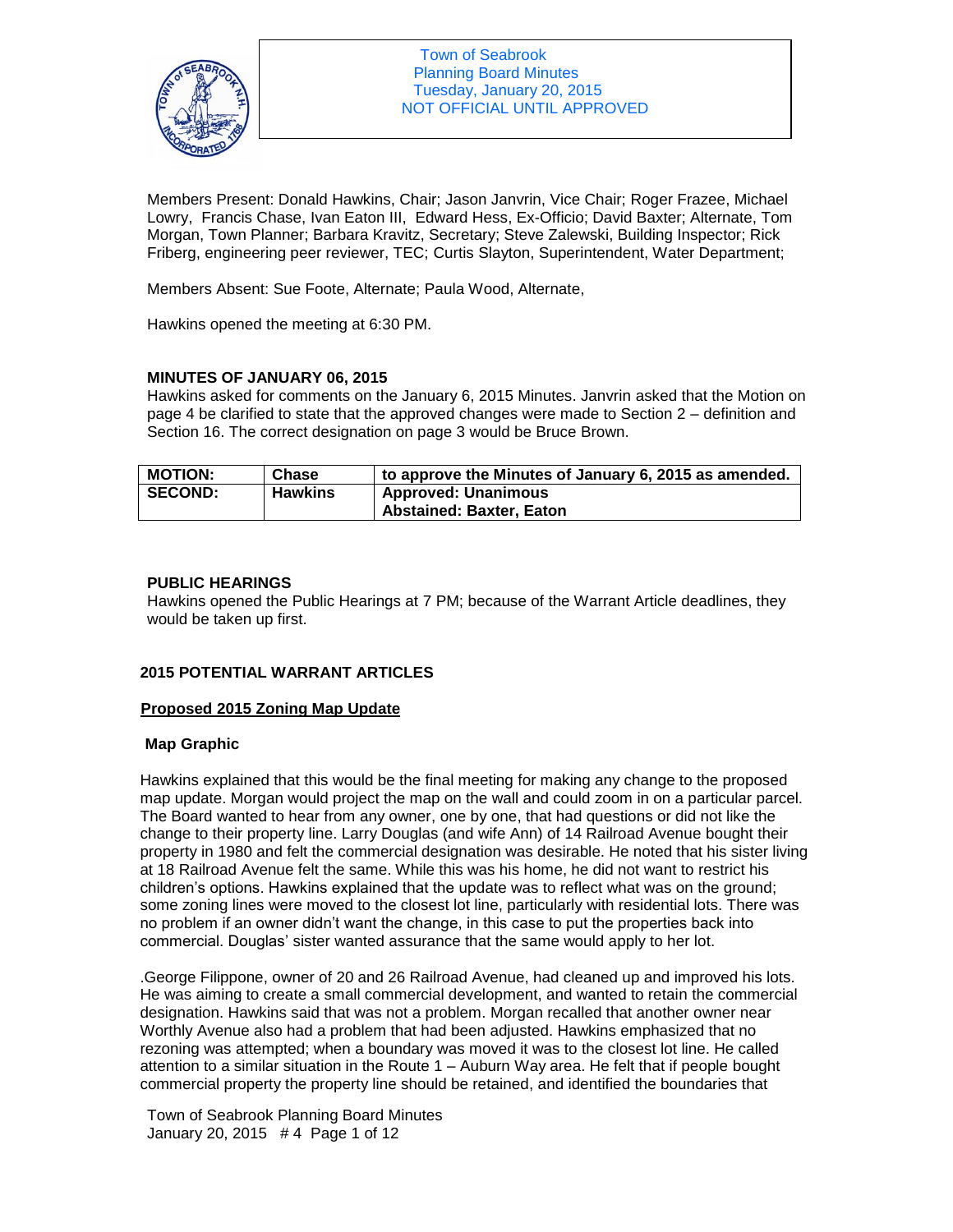

should be moved back. Janvrin noted that if a particular parcel had split zones, the Planning Board could have input. He noted that along Route 107 certain parcels remained split by two zones. Hawkins asked for further comments in re the zoning map; there being none.

| <b>MOTION:</b> | Janvrin | $\mathbf 1$ to forward the proposed updated zoning map as<br>revised at the January 20, 2015 Planning Board<br>Meeting to the 2015 Town Meeting. |
|----------------|---------|--------------------------------------------------------------------------------------------------------------------------------------------------|
| <b>SECOND:</b> | Lowry   | <b>Approved: Unanimous</b>                                                                                                                       |

| <b>MOTION:</b> | Janvrin | to find the changes proposed for updated zoning map<br>at the January 20, 2015 Planning Board Meeting to be<br>minor and immaterial. |
|----------------|---------|--------------------------------------------------------------------------------------------------------------------------------------|
| <b>SECOND:</b> | Lowry   | <b>Approved: Unanimous</b>                                                                                                           |

## **NEW CASE**

**Case #2015-01 RMD Inc. and Delta & Delta Realty Trust to establish a 3,253 square foot dental office at the Southgate Plaza, 380 Lafayette Road, Tax Map 9, Lot 1.** Attending, Jim Lamp, J & Company

Lamp said that the prospective dental office tenant would occupy 3,250 square feet at the corner of the existing 13,000 square foot stand alone building approved for retail space. As this is office space, they changed the parking count to 5 spaces per 1,000 square feet. Janvrin asked about the signage. Lamp said it would be consistent with the new façade. Hawkins asked for Morgan's view. Morgan had no problems on the siteplan, but called attention to the request for a waiver in re the application fee. Hawkins said the fee would be the same as with all comparable applications and recommended not approving the waiver. Chase said it would be a bad precedent.

| <b>MOTION:</b> | Lowry        | to accept Case #2015-01 as administratively complete<br>for jurisdiction and deliberation. |
|----------------|--------------|--------------------------------------------------------------------------------------------|
| <b>SECOND:</b> | <b>Eaton</b> | <b>Approved: Unanimous</b>                                                                 |

| <b>MOTION:</b> | LOWIV   | to deny the waiver request for a reduction in the<br>application fee for Case #2015-01 |
|----------------|---------|----------------------------------------------------------------------------------------|
| <b>SECOND:</b> | Janvrin | <b>Approved: Unanimous</b>                                                             |

Janvrin recalled that in connection with the overall Southgate approval a bike rack was to be provided. Lamp said he would take care of this. Chase asked why this case came to the Planning Board. Hawkins said it was going from retail to office space. Zalewski requested that the Board evaluate the criteria for a change of use application.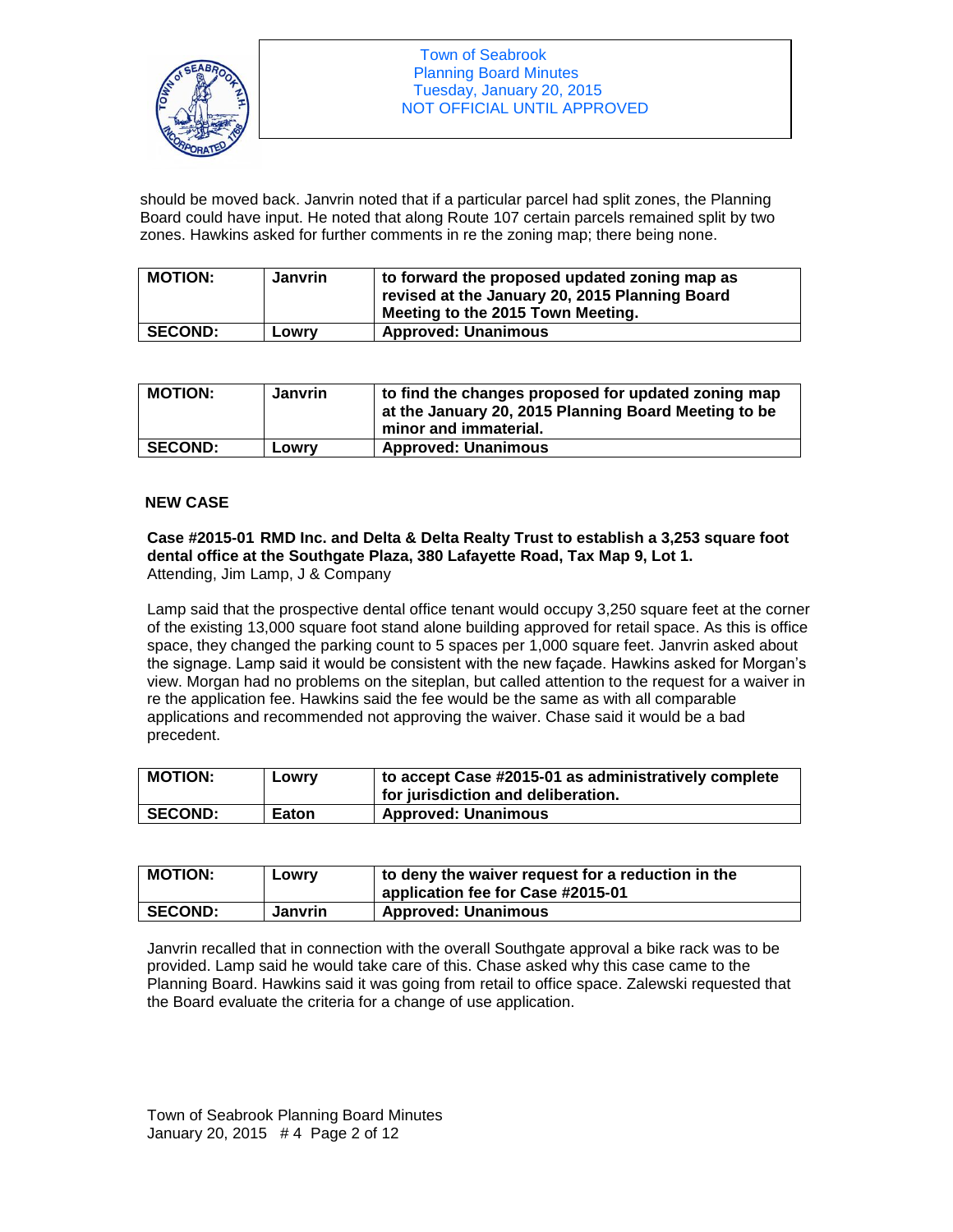

| <b>MOTION:</b> | <b>Janvrin</b> | to approve Case #2015-01 - RMD Inc. and Delta & Delta<br>Realty Trust to establish a 3,253 square foot dental<br>office at the Southgate Plaza, 380 Lafayette Road, Tax<br>Map 9, Lot 1, conditioned on<br>(i) open invoices being paid;<br>(ii) installation of a bike rack for the plaza; and<br>(iii) no security would be required. |
|----------------|----------------|-----------------------------------------------------------------------------------------------------------------------------------------------------------------------------------------------------------------------------------------------------------------------------------------------------------------------------------------|
| <b>SECOND:</b> | Lowrv          | <b>Approved: Unanimous</b>                                                                                                                                                                                                                                                                                                              |

## **ONGOING CASES**

**Case 2014-13 – Proposal by M & K Complex and Timothy Johnson for a condominium conversion at 920 Lafayette Road, Tax Map 7, Lots 91-201 thru 91-205,** continued from May 20, 2014, July 15, 2014; August 19, 2014, September 16, 2014, October 7, 2014; October 21, 2014; November 18, 2014, December 16, 2014; January 6, 2015 resumption of deliberation; parties in interest resolution;

Attending: Curtis Slayton, Water Department Superintendent

Hawkins said that letters had been received from Johnson and the other 920 Lafayette Road owners in re agreement on the revised site plan of 12-10-14. Eaton entered a motion for approval. Slayton said that the water issues had not been proved out. Eaton withdrew his motion. Hawkins understood that the water shutoffs would be inside with access from the outside. Slayton wanted to check that there was a dedicated shutoff for each unit, so that shutting off one would not affect any other service. .

| <b>MOTION:</b> | Eaton   | to approve Case 2014-13 - M & K Complex and<br>Timothy Johnson for a condominium conversion at<br>920 Lafayette Road, Tax Map 7, Lots 91-201 thru 91-<br>205, conditioned on<br>(i) the site plan and condominium documents are<br>entirely acceptable to the Town Planner;<br>(ii) the set up system for the water shutoffs be entirely<br>satisfactory to the Water Superintendent; and<br>(iii) no security shall be required. |
|----------------|---------|-----------------------------------------------------------------------------------------------------------------------------------------------------------------------------------------------------------------------------------------------------------------------------------------------------------------------------------------------------------------------------------------------------------------------------------|
| <b>SECOND:</b> | Janvrin | <b>Approved: Unanimous</b>                                                                                                                                                                                                                                                                                                                                                                                                        |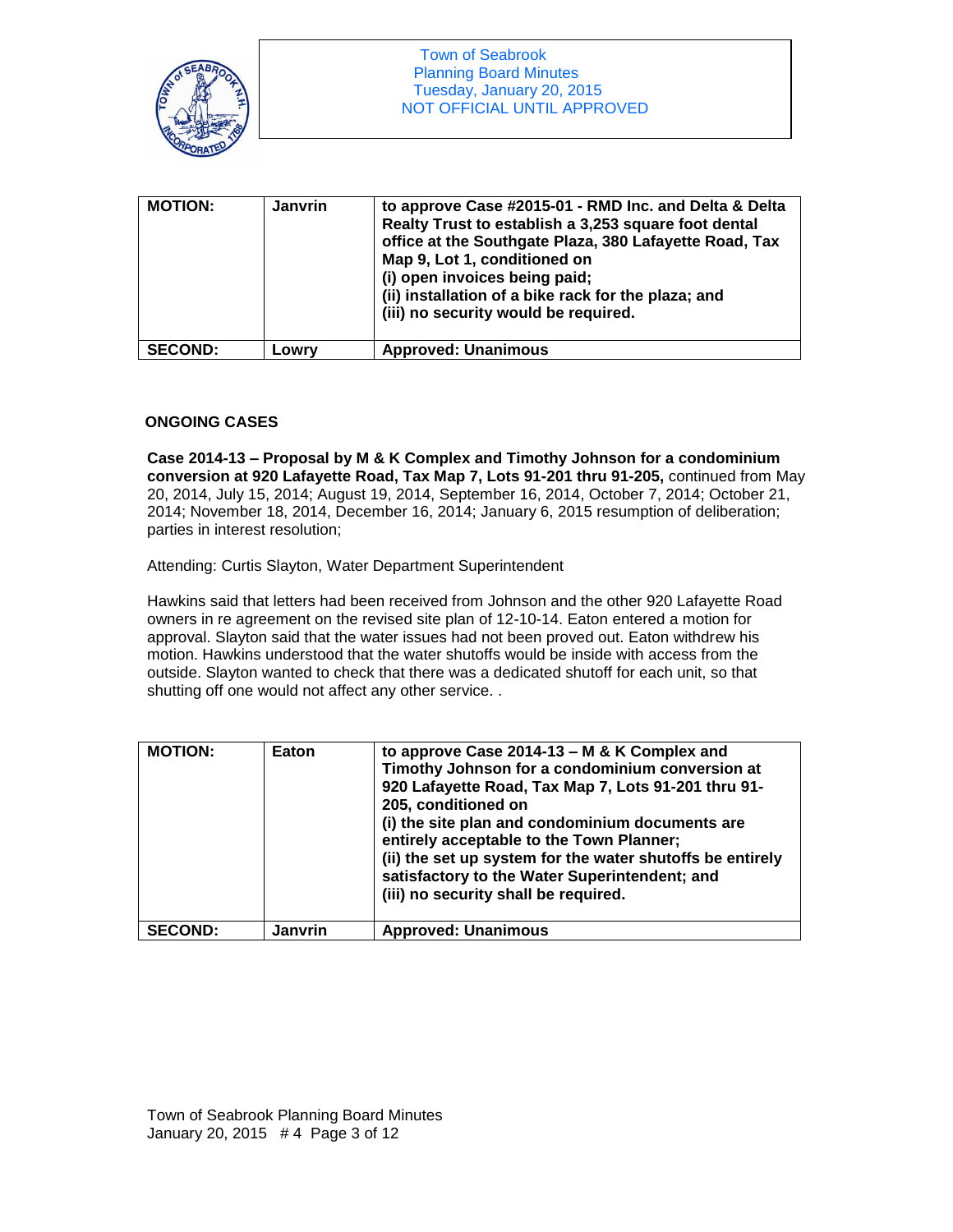

**Case #2014-29 Proposal by A-1 Storage and Greenhead Lobster LLC to construct a 20,000 square foot industrial building at 25 London Lane, Tax Map 5, Lot 8-20** continued from December 16, 2014;

Attending: Hugh Reynolds, Boyd Dodge, Greenhead Lobster; Appearing for the Applicant: Wayne Morrill, Jones & Beach Engineers; Attending for the Town: Curtis Slayton, Water Superintendent; Rick Friberg, engineering peer review, TEC;

Morrill said a revised planset had been updated and submitted to the Planning Board with changes made following the Technical Review Committee Meeting. The 100 foot no-cut buffer along the residential side, and the 50-foot no-cut buffer along Ledge road, were added. The snow storage area was revised; the shipping and receiving accesses were reversed, and shipping would be done during normal hours in consideration of the neighbors. There would be a 30,000 gallon holding tank in the floor. The operation was comprised of receiving the lobsters, washing them down, and packaging and shipping product internationally. There would be no retail sales.

Morrill said at the TRC meeting the DPW Manager was concerned about the origin of the sea water, and called attention to Note #6 requiring DPW Manager approval if sea water was to be accessed from any location in Seabrook. He pointed out the pond on the south end which was meant to become a permanently filled pocket pond. The silt fence was updated; overflow is shown directed to the catch-basin which had been submitted to the NH Department of Environmental Services for the Alteration of Terrain permit. The propane tank is sited and above ground; bollards are protective. Water usage is estimated at a total of 715 gallons per day of which 375 are for processing and 340 are for domestic use; all water connections will be 2 inch poly. Outdoor lighting in the back of the building will be off during non-operational hours when there would be no light trespass. Chase asked Slayton if there were a blow-off at the street. Slayton said there would be a hydrant at the end of the street. Lowry noted that the dumpster was behind the building, and no pick-up or drop-off from 7PM to 7AM would be allowed. Morrill said that would be notated. Zalewski wanted the shipping and delivery hours notated on the plan because he would get the calls from neighbors. Morrill said they were restricting the shipping hours on the neighbor side from 11 PM to 7 AM; delivery hours would not be restricted on the receiving doors because that was blocked from the residential area. Morrill said they would work on being specific about the hours.

Zalewski said to consult the wastewater department staff in re their requirements including the grease interceptor for the wash-down operation, and the periodic testing. Morrill said the contractor would contact the Sewer Superintendent to be sure that their concerns were met. Zalewski asked how the flooring would be washed, and how the sea water would be disposed. Reynolds described the 3 container compartments of the holding system with enough cubic volume to move between compartments for cleaning; there was a biological filter at the bottom. They don't get rid of sea water; it is recycled through the basement back into the seawater system. The processing area would be washed with fresh water. Janvrin asked if the floor drains on the sea water side would go back into the basement. Reynolds confirmed this. Zalewski asked if there would be an outside manhole for testing and sampling. Morrill said they provided a doghouse manhole; they will provide a detail of the testing and sampling procedure. Chase asked if that would be on the applicant's property; Morrill will check on this.

Town of Seabrook Planning Board Minutes January 20, 2015 # 4 Page 4 of 12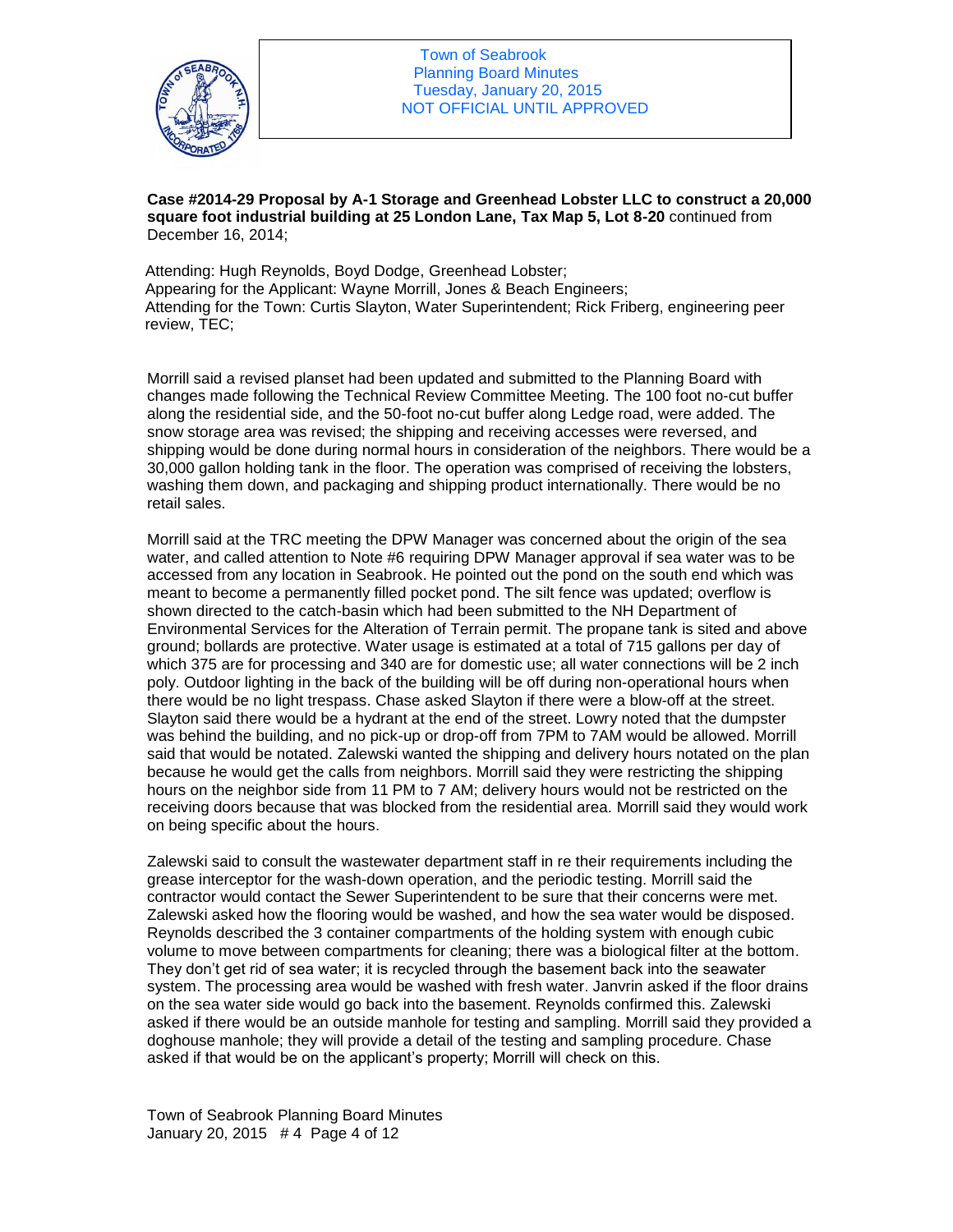

Town of Seabrook Planning Board Minutes Tuesday, January 20, 2015 NOT OFFICIAL UNTIL APPROVED

Hawkins wanted the dumpster, shipping, and receiving hours stated on the plan. Eaton asked how the smell of dead lobsters would be controlled. Morrill commented that at the TRC meeting Henry Boyd of Millennium Engineering said this goes back into the tank to be eaten by other lobsters. Reynolds said any such residue would be frozen and sent back to be purchased (for \$1.), so there would be no odor.

Janvrin was concerned about trucks, which he thought would be 36 foot boxes, turning into the receiving area and then backing into the dock; he suggested routing the trucks around the building to London Lane to pull into the first entrance and then backing in. Morrill said this did not work well with the large WB 67 size trucks. which had to go around through the cul de sac. Janvrin wanted a stockade fence to block out the truck lights from neighboring homes. Morrill said they were planting 6 foot evergreens to block that light. Also, the refrigeration units would be shut off during deliveries. Morrill said the majority of deliveries would be box trucks.

Hess asked whether there would be a filtering system to prevent outdoor ventilation and odors; there would have to be some type of air to the outdoors that people would smell. Reynolds said there would be no smell; they keep the biology of the water in the lobster system in balance without problems. Hess said then neighbors should not have any problems. Reynolds said as an exporting company they are also held to the international food standards. The Company is based in Maine and exports to 25 countries and will have 25 employees in Seabrook; the logistics were the perfect location for the packaging and shipping - a 10 hour round trip from the Maine fishing grounds. They were also looking forward to building a working relationship with the local fishing community. Hess said it would be great to talk with this area fishermen. Janvrin reminded that they would be in the aquifer protection district and asked if they would use a Freon-based refrigeration unit. Reynolds said they use a Freon based air-handling system with titanium barrels inside; their current warehouse location was in a housing area. Janvrin said there would have to be utility easements in re the MS-4 required inspection of outfalls and for water and sewer access. He suggested checking with the town about its mosquito control program given there would be standing water and the mosquito presence on the west side of town is heavy at times. He wondered if they would extend the easement to the town contractor. Morrill will check on this with the DPW Manager.

Friberg described his comments as minor conditions. There was a need for 2 feet of cover over the culvert at the northern driveway so the pipes don't get crushed. He understood that the detention pond was being described as a pocket pond, but to get credit for infiltration there needed to be a separation between the high water and the bottom. They would need to revise the infiltration calculations or require a test pit a few feet away.

The methodology for keeping standing water clean and the mosquito control plan should be shown in the Operations and Maintenance plan and in the siteplan. Also the differing treatments for standing water and vegetation should be detailed in the O & M and shown on the plan. A letter would be needed from the NHDES indicating satisfaction in re the AOT. Hawkins asked if there would be an AOT permit. Morrill said yes. Friberg would support the requested waivers for the granite curbing and the landscape architect's stamp. Hawkins asked if the security amount had been calculated. Friberg will have that prior to the next meeting. Janvrin asked about the cape cod berm. Morrill said it would be in the back; granite curbing in the front; employees would park at the cul de sac. Chase asked if a safety barrier would be needed for the culvert. Morrill said it would be 2 feet and there were no corners; they would change the swale a little bit. The Company was agreeable to a security amount. Janvrin asked about utility easements, suggesting that the applicant could agree to this. Hawkins asked for further comments from Morgan; there being none; there being no comments from abutters

Town of Seabrook Planning Board Minutes January 20, 2015 # 4 Page 5 of 12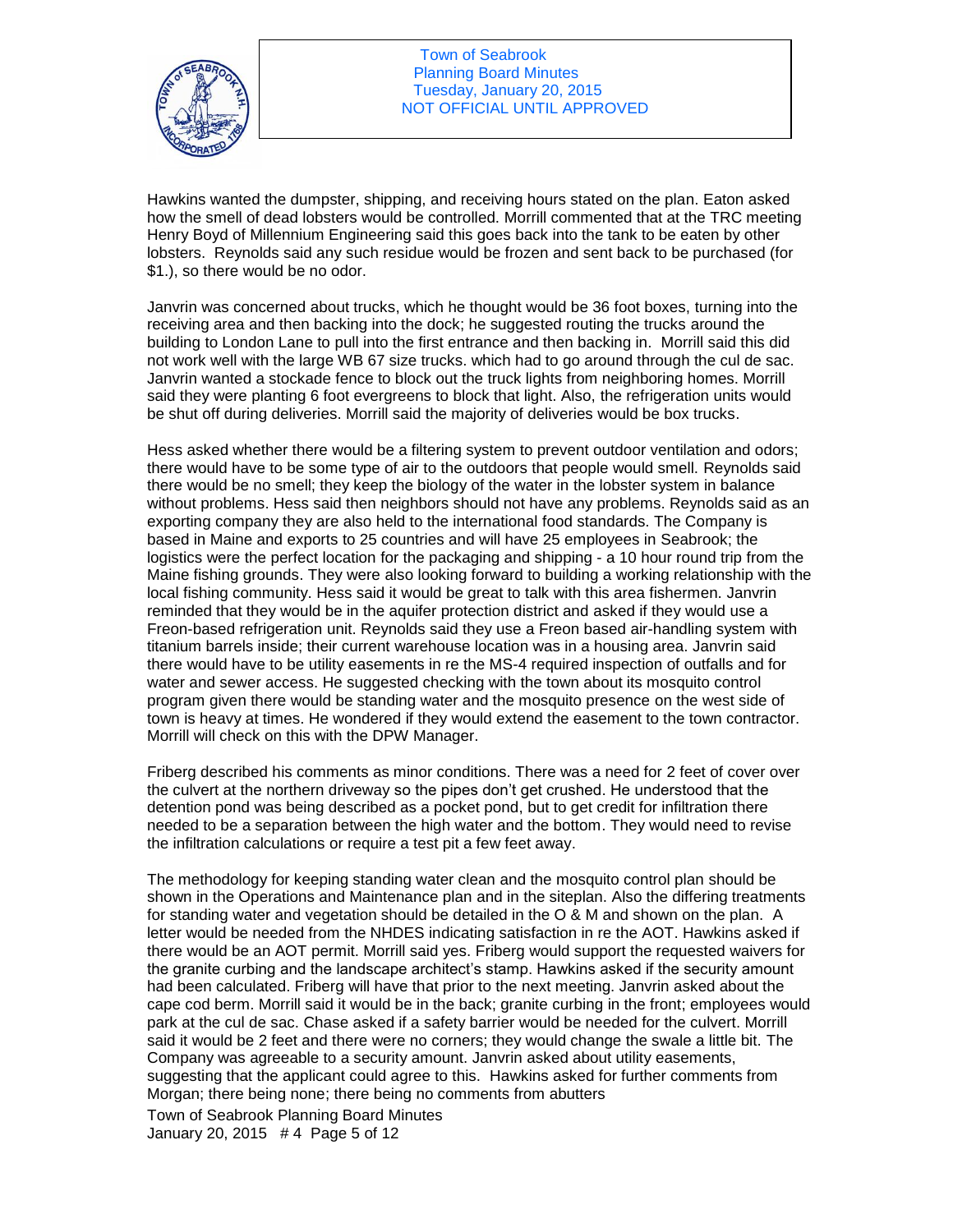

| <b>MOTION:</b> | Lowry | to grant the Case #2014-29 landscape waiver request. |
|----------------|-------|------------------------------------------------------|
| <b>SECOND:</b> | Eaton | <b>Approved: Unanimous</b>                           |

| <b>MOTION:</b> | Lowry        | to grant the Case #2014-29 waiver request for<br>installation of a cape cod berm. |
|----------------|--------------|-----------------------------------------------------------------------------------|
| <b>SECOND:</b> | <b>Eaton</b> | <b>Approved: Unanimous</b>                                                        |

| <b>MOTION:</b> | Lowry | to grant the Case #2014-29 waiver request in re a<br>portion of the granite curbing. |
|----------------|-------|--------------------------------------------------------------------------------------|
| <b>SECOND:</b> | Chase | <b>Approved: Unanimous</b>                                                           |

| <b>MOTION:</b> | <b>Janvrin</b> | to approve Case #2014-29 - A-1 Storage and               |
|----------------|----------------|----------------------------------------------------------|
|                |                | Greenhead Lobster LLC to construct a 20,000 square       |
|                |                | foot industrial building at 25 London Lane, Tax Map 5,   |
|                |                | Lot 8-20; conditioned on                                 |
|                |                | (i) payment of the security amount specified by the      |
|                |                | town's engineering peer reviewer;                        |
|                |                | (ii) the NHDES/AOT permit with comments;                 |
|                |                | (iii) the dumpster, receiving and shipping hours of      |
|                |                | operation listed on the siteplan;                        |
|                |                | (iv) the siteplan detail to meet the requirements of the |
|                |                | Wastewater Treatment Department as stated in the         |
|                |                | letter of 01-19-15;                                      |
|                |                | (v) meeting the peer review engineer's stipulations for  |
|                |                | a 2 foot cover over the culvert on the north side,       |
|                |                | revised drainage calculations for the bottom of the      |
|                |                | detention pond, or show a 2 feet of separation with a    |
|                |                | test pit;                                                |
|                |                | (vi) the Operations and Maintenance Plan to provide      |
|                |                | the treatment of standing water, mosquitoes and          |
|                |                | grassy areas;                                            |
|                |                | (vii) depicting the doghouse manhole and lighting        |
|                |                | details on the west side,                                |
|                |                | (viii) notating the agreed utility easements allowing    |
|                |                | town employees access for water shutoffs, sewer lines    |
|                |                | and groundwater sampling;                                |
|                |                |                                                          |
|                |                | (ix) the siteplan and documentation to be entirely       |
|                |                | satisfactory to the town planner and the consulting      |
|                |                | engineer;                                                |
|                |                | (x) the applicant providing a letter with the back-up    |
|                |                | detail stating that all conditions of approval have been |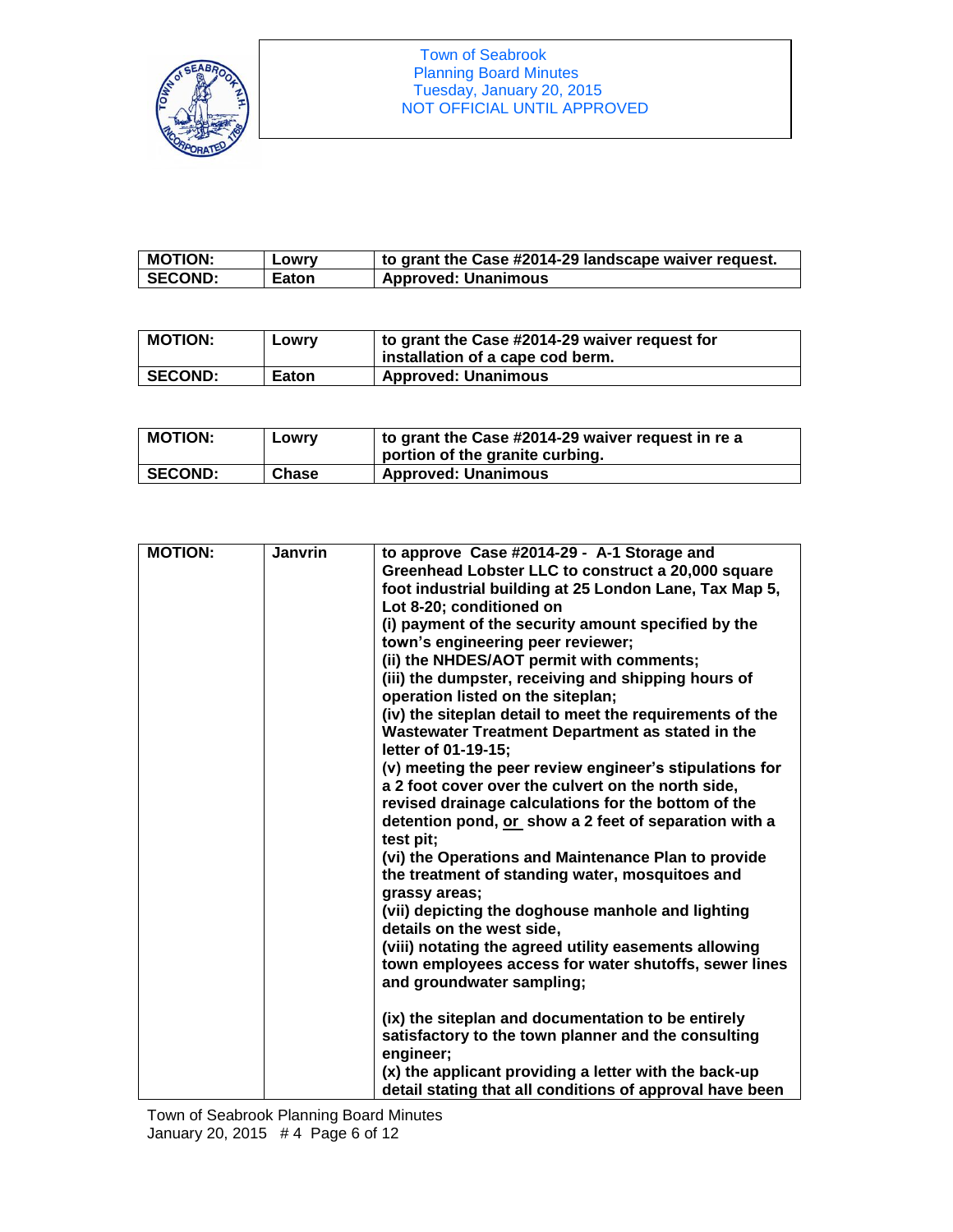

|                |       | met:<br>(xi) expiration of the siteplan approval if the conditions<br>of approval are not met within 180 days; and<br>(xii) payment of outstanding invoices prior to the chair<br>signing the siteplan. |
|----------------|-------|---------------------------------------------------------------------------------------------------------------------------------------------------------------------------------------------------------|
| <b>SECOND:</b> | Lowrv | <b>Approved: Unanimous</b>                                                                                                                                                                              |

## **ONGOING CASES - UPDATES**

## **Case #2013-19 US Foods redevelopment of 100 Ledge Road; NHDES Response in re Fueling Facility;**

Attending: Alexander Raine, Vice President, John Glynn; Art Roman, Construction Director;

Appearing for US Foods: Dan Frigge, Dan Rousseau, David Bye, Construction Manager, ESI Group; Charles Wilson, Portland Pump; Mark Antonia; Antonia Design;

Attending for the Town of Seabrook: Curtis Slayton, Water Department Supervisor; Rick Friberg, engineering peer review, TEC;

Attending for State of New Hampshire: Michael Bergeron, DRED; Mike Juranty, Supervisor of Compliance, NHDES,

Hawkins explained that US Foods had encountered a construction problem because the NH Department of Environmental Services had raised issues with the design of the fueling and maintenance facility. He asked for a detail of the problem to be presented to the Board.

Raine thanked the Board and the Town for very quickly cooperating in addressing the project and the problem raised by the NHDES. They had applied for the fueling permit from the state which required some tweaking of the plans. He asked Frigge to present the issues. Frigge displayed diagrams comparing the fueling and truck washing facility design, as it was first submitted to the Board, with the revised depiction in response to the NHDES requisites. Originally the drain culverts were directed to the oil separator, out through the special manhole with the SPI media to the storm drain and then a vortex with a shut-off valve, and then to the detention pond. The NHDEA did not want the underground system connected to the surface. Frigge said that Portland Pump had come up with an acceptable solution – groves would be added to the concrete pad surrounding the fueling area leading to 5 gallon pumps that could hold 35 gallons of spill. Internal drains would be raised up to the concrete platform but could not enter into the sealed manhole. As an overflow catchment for the groves, they would add 2 inlet structures to catch drips from the concrete and route this through the original underground facility. Because the fueling mechanism could actually swing around to the other side (of trucks) they added hatching and signage designating a no-fueling area. Frigge believed that these adjustments were now acceptable to the NHDES.

Town of Seabrook Planning Board Minutes Janvrin asked if the fueling facility would be lower than the surrounding edges. Frigge said that everything within the basin would be controllable by a shut-off valve. . Hess said this looked like a dual containment; if one part failed the other would take over. Frigge added that there was still 110 percent containment at the fuel islands

January 20, 2015 # 4 Page 7 of 12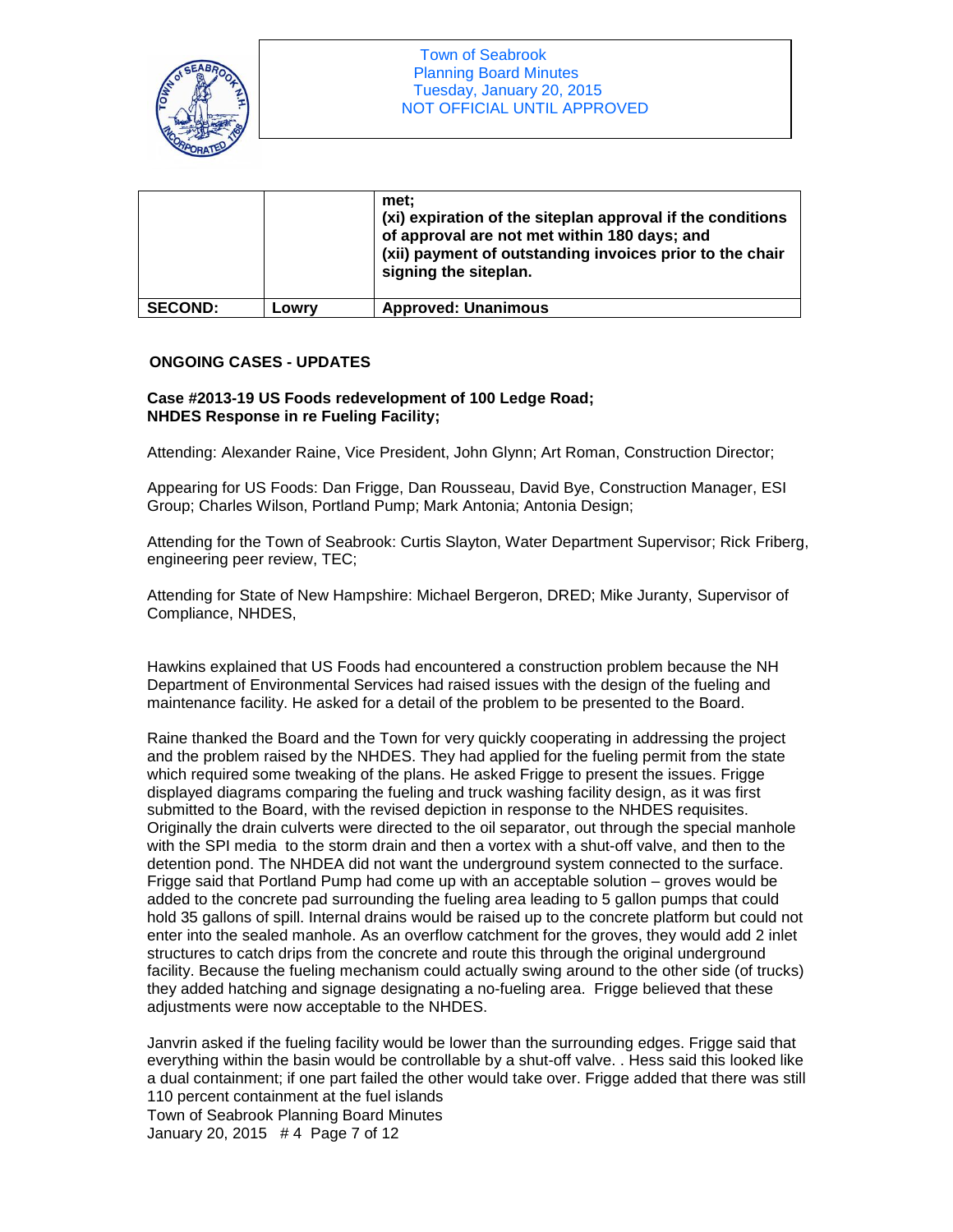

Hawkins asked why this approach was preferred to the original design. Frigge said there was a difference of opinion. Juranty said the original dispensing would not be approved because the oil-water separator could not remove certain soluble components from the drips and drabs from the refueling e.g. benzene before going into the outfall. This would be deemed a reportable discharge forcing immediate reporting to NHDES (several times a day) and cleaning of the oilwater separator. In a gas station absorption could be applied to catch the spill. In a catastrophic spill the valves would be shut first.

Hawkins asked if there would be time to clean the oil separator immediately in a new maintenance system before there was penetration. Juranty said a catastrophic situation would occur if soluble items got through the drain to the oil separator and would be a reportable discharge. Hawkins asked if that would be the case with the three original drains on the pad. Juranty said it would. Hawkins asked if taking out those drains meant they did not have to report small spills. Juranty confirmed that discharges under.5 gallons that could be cleaned up quickly would not have to be reported. Hawkins asked if in the event of a catastrophic spill it would drain into the multiple levels of protection before the outfall. Juranty said it would be a reportable discharge but the oil separator would be the first level of cleansing and collect most of the discharge. Hawkins asked if NHDES required a cleanup after the fact, would that be of the whole piping system. Juranty said it would.

Frigge said in a catastrophic event soluble(s) that got into that system would stop at the SPI media; everything before it would have to be cleaned out and/or replaced. Canisters were recyclable and had to be inspected; they would keep a spare canister on site. Cleaning is done on a regular schedule year-round. Hawkins asked if under the original system there would have been cleaning at the oil separator every time something got to it. Frigge said small spills would be picked up before hitting that point so cleaning would not have to happen every time. Juranty said oil sitting there would become problematic. Hawkins asked if the proposed methodology was preferable on small spills to the original design, and on large spills the same system would be used. Janvrin asked what would reportable mean. Juranty said there were different protocols. Over 50 gallons is reportable in any case. At a gas station a fueling spill drained and cleaned immediately would not be reportable if less than 25 gallons. The aim is utilizing the groves dayto-day. Frigge noted that they would have 5 gallon pumps so there would be more coverage that the state required.

Chase referenced the area to be striped and asked why they would not put up a fence so it would be non-accessible. Frigge said originally the design had not intended fueling on that side, but one of the Zoning Board of Adjustment requirements was that specific personnel had to be trained and operating the fueling island so encroachment would not happen. Chase asked if it would be better to make that pump unable to service on that side – a shorter hose or something in the way because the area was unprotected. The yellow striping was not adequate. Frigge said this was a private site being fueled by private personnel. Hess commented that there should be an automatic shut-off if there were a fuel leak.

Hawkins asked if everything the NHDES wanted done was satisfied with the changes discussed.

Juranty said that other than a couple of easy adjustments, the direct drainage to the oil-water separator, which was the main item, as proposed with the added protection would be ok and would be above and beyond the state's requirements. Hawkins said the Board was very sensitive because this is in the aquifer protection zone comprising all of the town wells. There would be no options. US Foods was asked to be as thorough as they could possibly be to

Town of Seabrook Planning Board Minutes January 20, 2015 # 4 Page 8 of 12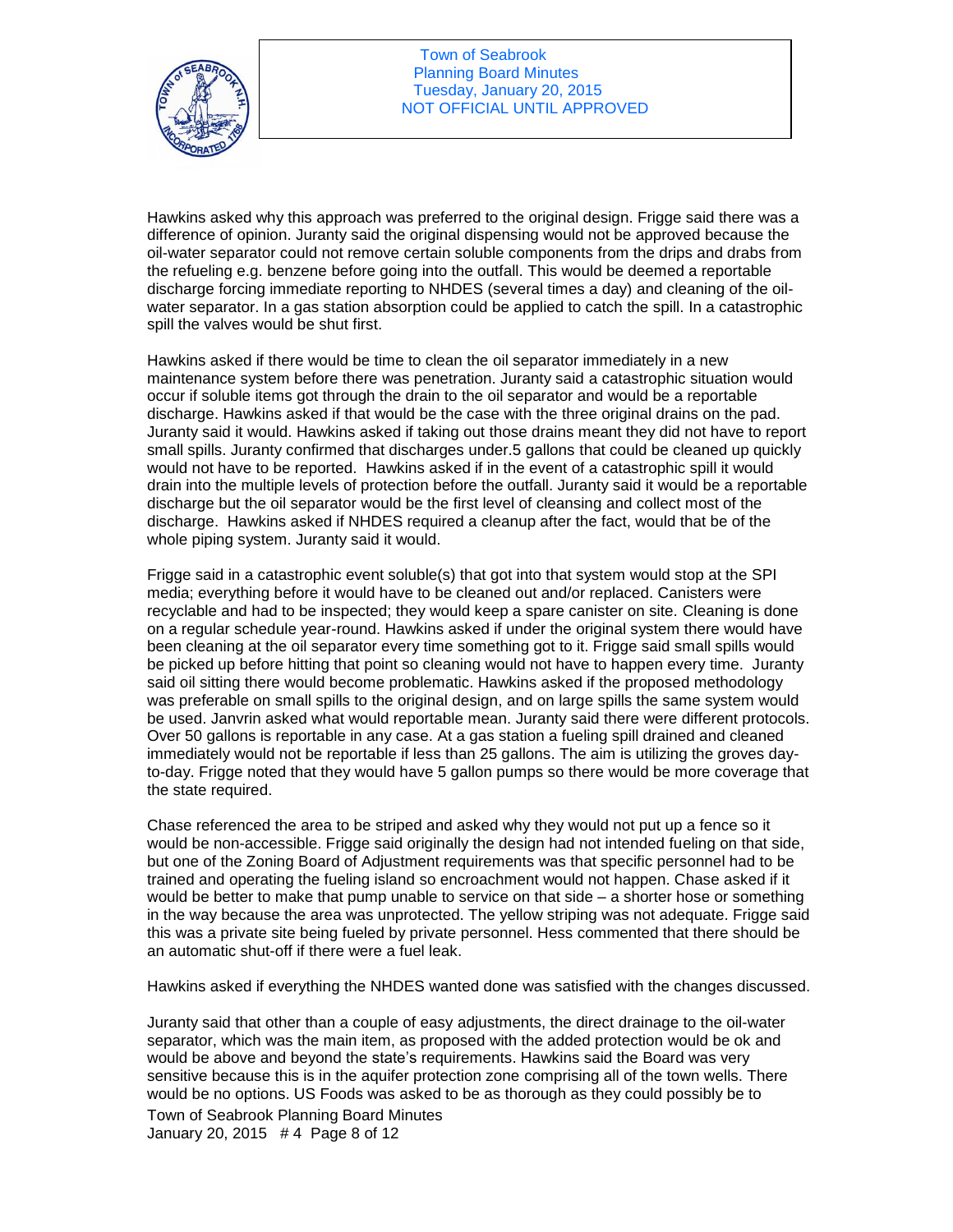

guarantee that there would never be a spill that couldn't be contained ergo the multiple levels of protection. He asked if with the changes proposed the requirements would be met so that there wasn't more to discuss. Juranty said as proposed, they were done. Baxter asked about the minor issues. Juranty said one was the markings and signage at the end dispensing pad which they would accept with trained personnel. Baxter asked if there was a better solution. Juranty suggested a physical barrier; fencing did not seem to be a solution because of the driving pattern, controlling the nozzle also, but they wouldn't require that. Janvrin said a physical barrier would also present a barrier to firefighting; he thought 15 feet would have to be added for the width of the vehicle. .Frigge said the length of the hose could be looked at. Hess asked if something would be around the cement pad to catch a spill. Janvrin thought again about 8 feet. Frigge said that state had suggested grass, which he thought was of greater concern. Juranty said there would be no mistake in recognizing grass. Raine said they would extend the concrete.

Hawkins asked Friberg for further comments. Friberg said the changes were a different way to achieve the same result with another level of protection. There was a better understanding of what the NHDES wanted. He noted that no abutters had attended. Friberg felt the changes were inconsequential. Hawkins asked Slayton for comments. Slayton was concerned that if the pad was extended, it would be an invitation for drivers to fuel from that side; with trained professionals, the striped area would be enough. If the concrete pad were extended would they be able to fill from that side, and would the canopy be extended. Chase again said that a stockade fenced would stop unwanted fueling, and still have the striping. Raine said they need transit around the building. Lowry suggested running a chain link fence on the outside of the pad. Lowry said chain link would allow fire access. Hawkins asked for Friberg's view. Friberg said the concrete pad and striping would be sufficient protection.

Wilson explained that the pump in question was a satellite. It would take two or three steps to get to a vehicle from an outside position. Hawkins asked if Wilson thought it unnecessary Wilson thought the concrete pad solved the problem, and there would be access. Hawkins asked for Friberg's comments. Friberg said the concrete pad and striping would be an extra level of protection. Hawkins asked Morgan for the procedure. Morgan said the Board had to decide if the changes were a significant alteration asked if this redesign was a significant alternative; if so a public hearing would be required. If the change was not of much consequence, the Board should make that finding at this meeting. Chase asked if the concrete was the same. Frigge noted that it would be flat, not concave, and there would be groves. Baxter asked for Friberg's testimony. Friberg's finding was that this would be an immaterial change, but it would be the Planning Board's decision. Part of the reason they recommended coming to the Planning Board was because of the aquifer protection area. Hess asked if this was one of the best system for fueling safety. Juranty agreed that as far as the state was concerned, this dispensing system would go above and beyond the state's requirements. Hess asked if they were working with US Foods to achieve the best system possible. Juranty said that was discussed in their meetings with US Foods.

Glynn said that only qualified trained drivers would move the trucks during fueling. The Company had decided that there would be a facilities manager on site for fueling facility, as well as a facilities manager for the building. That would give great oversight. His commitment, as the person running the operation, was that no one would just pull up and start the refueling. Hawkins said US Foods' recognition of the importance of the fueling operation to the town was appreciated.

Town of Seabrook Planning Board Minutes January 20, 2015 # 4 Page 9 of 12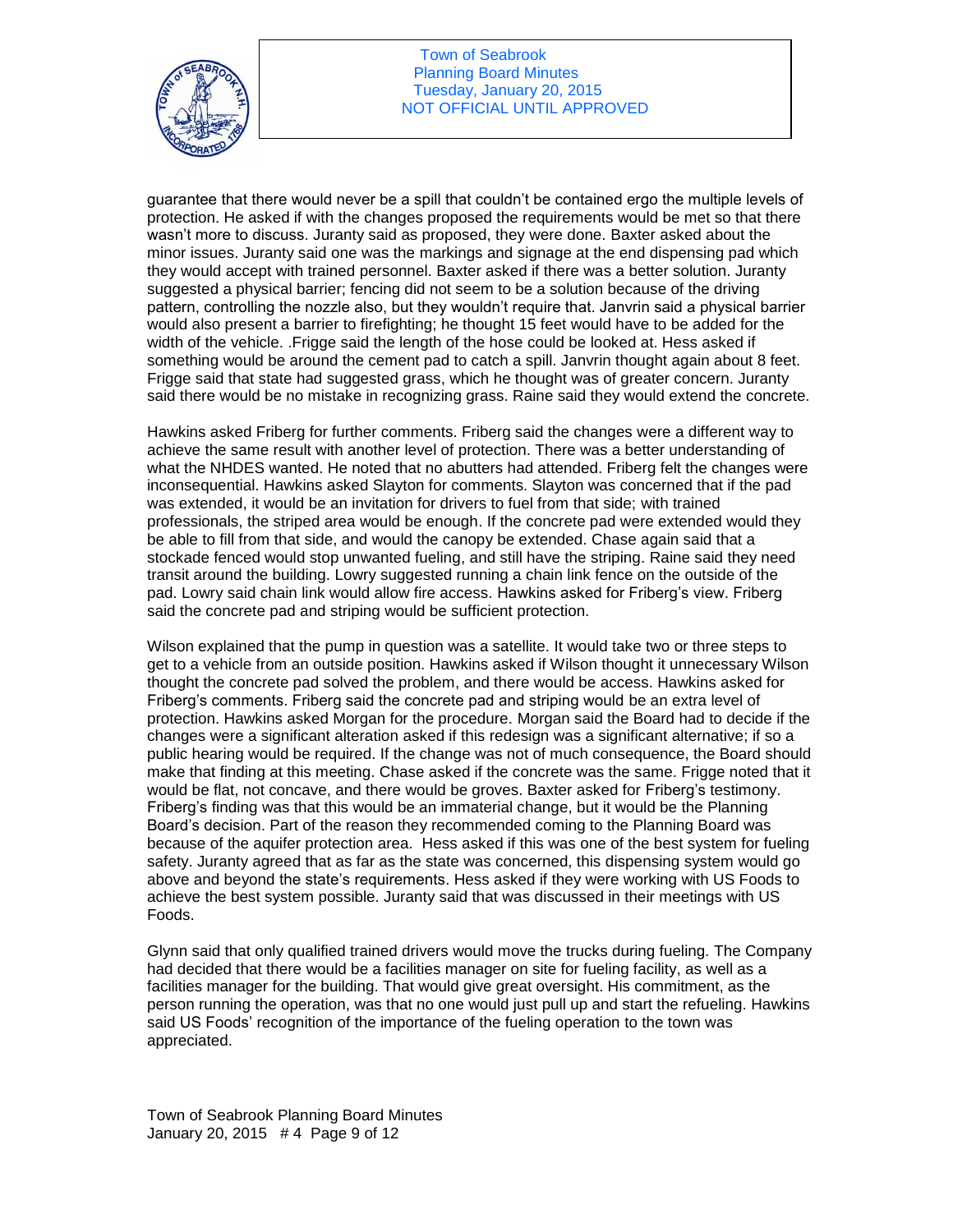

| <b>MOTION:</b> | <b>Hess</b> | to find the changes to the Case #2013-19 US Foods<br>siteplan maintenance and fueling design as specified<br>by the NHDES and presented to the Planning Board on<br>January 20, 2015 as not significant, conditioned on<br>(i) the revised design being satisfactory to the NHDES<br>and the Planning Board engineering peer review<br>consultant, and<br>(ii) extending the concrete pad on the western side a<br>minimum of 8 feet. |
|----------------|-------------|---------------------------------------------------------------------------------------------------------------------------------------------------------------------------------------------------------------------------------------------------------------------------------------------------------------------------------------------------------------------------------------------------------------------------------------|
| <b>SECOND:</b> | Eaton       | <b>Approved: Unanimous</b>                                                                                                                                                                                                                                                                                                                                                                                                            |

## **SECURITY**

Eaton recused himself from Case #2010-24.

## **Case #2010-24 33-35 Gove Road Trust Jean Drive Extension - Gove Road, Jean Drive**

#### Attending: Ivan Eaton lll

Hawkins recalled that the request for release of security for Case #2010-24 had been made in October of 2014. After discussion at several Board meetings, the Secretary was asked to send the Security Reduction Checklist to the Department Heads and the consulting engineer for their signoff. The DPW Manager wanted \$33,388 retained for several items including an as-built, street light moved, easements, drainage, topcoat and certain driveway repairs, and wanted no less than 10 percent held for the usual roadway maintenance amount. The Sewer Department wanted \$2,000 to be retained, and the Water Department wanted \$1,000. The engineer's figure was \$38,588. Hawkins thought these figures did not recognize that there were 3 resident driveways to be resurfaced (not 1), and recommended that \$43,338 be the amount to be held by the town. After the open items were completed and signed off on by the department heads, the 10 percent retention for maintenance would be \$22,250.

Hawkins explained that efforts to resolve the homeowner issues had been unsuccessful. The property owners complain the Jean Drive extension had a truck across it and was not open, even for an emergency lane. This type of situation had never happened before. He asked for Morgan's view. Morgan said that when a developer submits a proposal to the Planning Board that includes a roadway, an implied dedication to public use was a part of the subdivision application. The public had the right to pass back and forth. Janvrin asked if there could be a cease and desist. Chase said the extension could be reached from Gove Road, but trucks could not turn around. Morgan said to make keeping the road open a condition of releasing any security. Hawkins asked Morgan to consult with the Board's attorney as to what the town could enforce. Janvrin said the emergency lane would be a Board of Selectmen issue. Hess said the vehicle is on the owner's land. Hawkins said it was parked in the middle of the road; no one could get through without going off the road.

Eaton said people went on the dirt road and damaged it, therefore the truck stopped passage. Hawkins said it was now paved road that they are saying is done. Security was being held. Eaton said the owner did not want any more damage before the road was accepted. Hess noted there were 3 houses and asked if police, ambulance and fire vehicles could get through. Eaton said not on the main road; homeowners could plow the gravel section. Eaton said to talk with Bill Walsh to move the truck to the side. Hawkins asked how the road could be accepted if it had not

Town of Seabrook Planning Board Minutes January 20, 2015 # 4 Page 10 of 12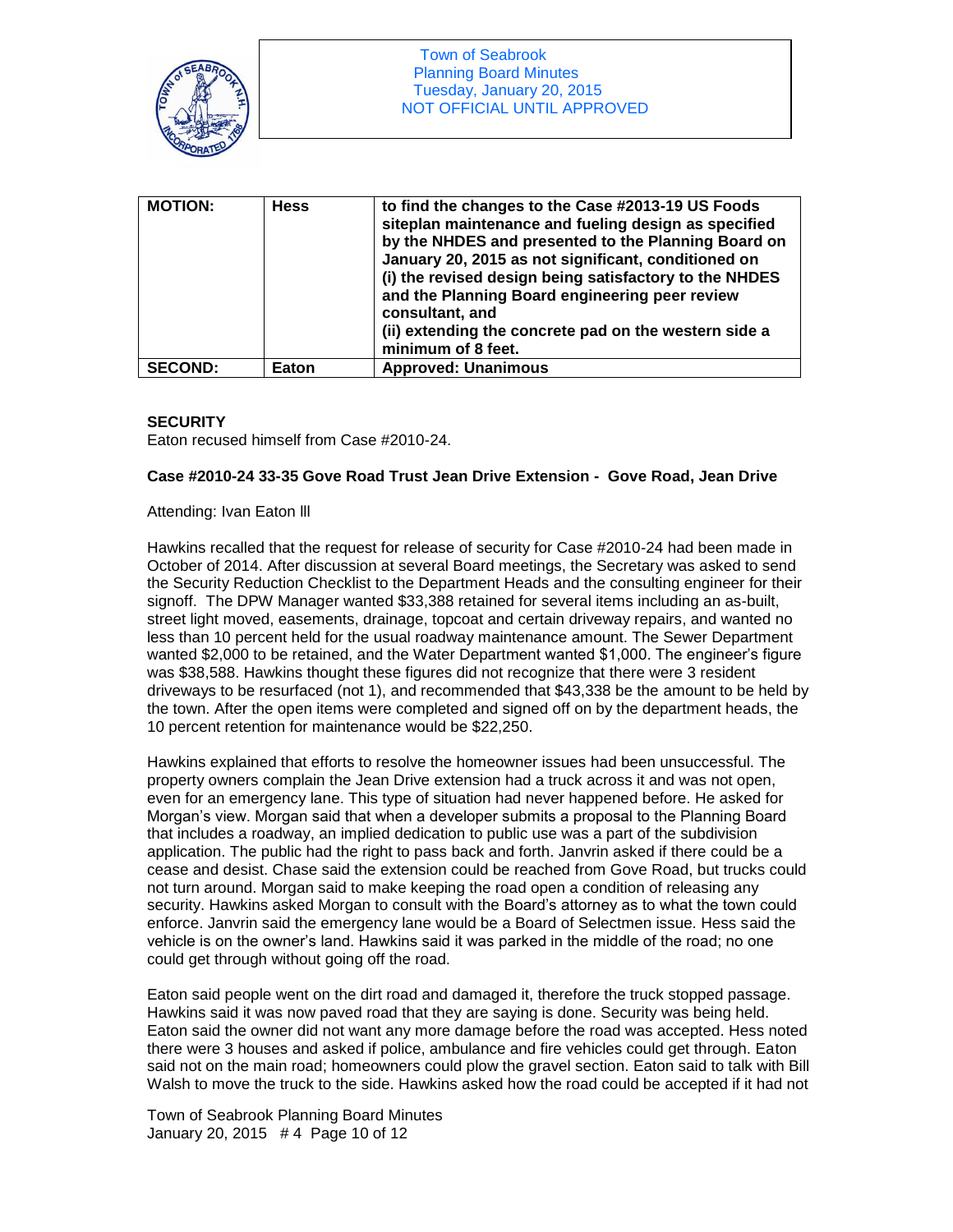

been driven on. Morgan called attention to the regulation requiring 10 percent of the original security amount to be held for maintenance for 2 years to see that the road held up before acceptance was considered. Chase clarified that the road had to be done. Hawkins noted that the pavement companies were closed until about May, and that approximately \$164,000 was now held for security. Chase thought that the cost for the finish coat had been underpriced as the figures were 5 years old. Eaton said the top coat was done, and that Walsh would be held responsible for the Trust. He asked who would have the liability. Walsh would move the truck if the road were accepted, and thought that the town would be responsible for an emergency lane.

. Hawkins reminded that the regulation called for holding security for 2 years, although the Board could decide on 1 year. This was premature because the project had to be completed and the road had to be used through the winter.

| <b>MOTION:</b> | <b>Hawkins</b> | to retain \$43,338 of the security held for Case #2010-24<br>and release the balance conditioned on evidence that<br>the road would be opened and remain open for public<br>use. |
|----------------|----------------|----------------------------------------------------------------------------------------------------------------------------------------------------------------------------------|
| <b>SECOND:</b> | <b>Janvrin</b> | <b>Approved: Unanimous</b>                                                                                                                                                       |

Kravitz noted that the Planning Board would not address approving the Minutes until February 17.

| <b>MOTION:</b> | Janvrin        | to authorize the Chair to approve the January 20, 2015<br>Minutes with respect to Case #2010-24 for the purpose<br>of providing notice to the Town Treasurer. |
|----------------|----------------|---------------------------------------------------------------------------------------------------------------------------------------------------------------|
| <b>SECOND:</b> | <b>Hawkins</b> | <b>Approved: Unanimous</b>                                                                                                                                    |

## **CORRESPONDENCE AND ANNOUNCEMENTS Capital Improvement Program Fire Department Request**

Hawkins referenced the Fire Chief's letter requesting to update the figures in the CIP for the aerial fire truck. Janvrin said the figures in the CIP were outdated. The town Manager was asked to request the update prior to the Town Meeting. Hawkins said the DIP is a guide for the town – a living document that could be modified. Chase thought that the Budget Committee as well as the Planning Board should discuss this together. Hawkins said he could understand the Budget Committee concern about figures, but felt that the CIP should be updated as needed. Hess commented that the Fire Chief had done a good job in researching this matter. Kravitz asked if the CIP needed to be republished. Hawkins recommended that the CIP Book not be reprinted every time there was a change. The Town Manager would create an addendum in the back of the book; they could include a summary, but there was no need to republish.

| <b>MOTION:</b> | Lowry       | to amend the Capital Improvement Program to<br>accommodate updating the figures for the aerial fire<br>truck as requested by the Fire Chief in his letter to the<br>Planning Board dated January 2, 2015. |
|----------------|-------------|-----------------------------------------------------------------------------------------------------------------------------------------------------------------------------------------------------------|
| <b>SECOND:</b> | <b>Hess</b> | <b>Approved: Unanimous</b>                                                                                                                                                                                |